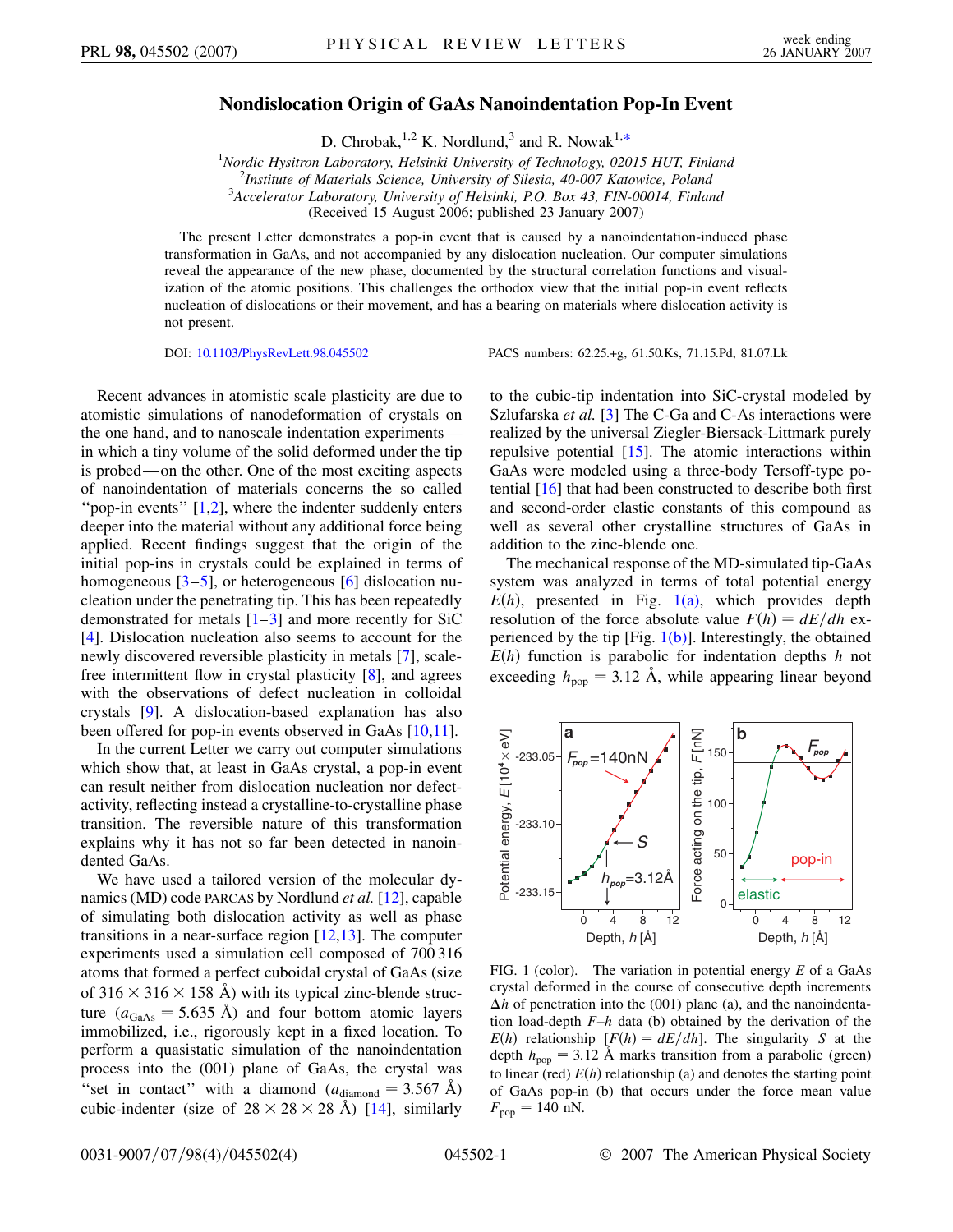the singularity *S* [Fig. [1\(a\)](#page-0-0)]. The point *S* marks the moment after which the deformation proceeds under a roughly constant load  $F_{\text{pop}} = 140 \text{ nN}$ . This corresponds to the sudden depth excursion reflected by the *F*–*h* curve [Fig.  $1(b)$ ], i.e., a pop-in behavior similar to that revealed by nanoindentation experiments for GaAs crystals. This has been attributed either to dislocation generation under the tip [\[10\]](#page-3-10), or their collective movement within slip bands in the deformed zone [[11](#page-3-11)]. The force drop observed after an initial yielding  $[Fig, 1(b)]$  $[Fig, 1(b)]$  is characteristic of depthcontrolled nanoindentation tests [[3\]](#page-3-3), providing further proof that our simulations were consistent with experimental behavior.

To determine whether the pop-in registered by us reflects dislocation nucleation, we used the method by Zimmerman *et al.* [\[17\]](#page-3-17) (see Ref. [\[14\]](#page-3-14)). Despite our efforts, we did not detect any dislocation under the acting tip, which resembles investigations of silicon by Sanz-Navarro *et al.* [\[18\]](#page-3-18), who also failed to find dislocations in the indented region. This made us suspect that a phenomenon other than dislocation generation was at play in GaAs crystals, and that the frequently reported dislocation activity under the acting tip [[10](#page-3-10)[,11](#page-3-11)[,19\]](#page-3-19) based on microscopic observations was associated with later stages (post pop-in) of indentation.

To arrive at the origin of the pop-in event, the structural changes induced in GaAs during nanoindentation were examined using radial (RDF) and bond-angle (BADF) distribution functions determined for Ga-As pairs and Ga-As-Ga as well as As-Ga-As angles, respectively. Nanoindentation in the (001) plane of GaAs results in a widening and simultaneous decrease of the main peak height both for the RDF and BADF functions illustrated in Figs.  $2(a)$  and  $2(b)$ . This effect is accompanied by the appearance of new peaks in the RDF-function for the interatomic distance *d* of approximately 3.3 Å [Fig. [2\(a\)\]](#page-1-0), and more importantly, in the BADF spectrum at the locations  $\theta$  equal to 70° and 90° [Fig. [2\(b\)\]](#page-1-0), which are inconsistent with the GaAs zinc-blende structure that we started to deform. Variations in the distribution functions reflect the changes in the arrangement and number of the nearest neighbors [RDF, Fig.  $2(a)$ ] and the emergence of a configuration with  $90^\circ$  bonding angles [BADF, Fig. [2\(b\)\]](#page-1-0) characteristic of the rocksalt structure of GaAs [[20](#page-3-20),[21](#page-3-21)].

The deformed structure, when restricted to a smaller cuboidal volume (size of  $28 \times 28 \times 17$  Å) of GaAs crystal (here called *U* domain), was found to possess 521 sixfold coordinated atoms with bond lengths that did not exceed 3.6  $\AA$ . The RDF function revealed two sharp, welldeveloped peaks at interatomic distances of 2.5 and 3.3  $\AA$ [Fig.  $2(c)$ ], while the BADF function provided clear evidence that a new GaAs phase prevailed in the *U* domain [Fig.  $2(d)$ ]. Indeed, the majority of bond-angle values concentrate close to  $90^\circ$ , in contrast to the GaAs zincblende structure with a preferred bond angle of 110<sup>°</sup> [Fig.  $2(d)$ ]. This demonstrates that GaAs' is the dominant phase in a large part of the specific *U* region.

<span id="page-1-1"></span>

<span id="page-1-0"></span>FIG. 2 (color). The RDF (a),(c) and BADF (b),(d) functions determined for the entire deformed area of the GaAs crystal (the indentation depth  $h_{\text{max}} = 12.12 \text{ Å}$  (a),(b) as well as a restricted volume (*U* domain) located directly under the indenter (c),(d). The former (a),(c) define the predominant Ga-As distance, while the latter (b),(d) the bonding angle. Green lines mark the locations of the peaks for an undistorted GaAs zinc-blende structure, while the BADF-peak, in the position of 90°, detected in a deformed solid, is typical a GaAs rocksalt lattice. The marked peak observed for an interatomic distance of  $3.3 \text{ Å}$  (c) and, more importantly, the preferred concentration of bond angles around 90° (d) shows that, in the highly stressed *U* domain, one is dealing with a new phase of GaAs.

In the absence of any dislocation-nucleation mechanisms in our material, it is perfectly reasonable to assume that the pop-in phenomenon in Fig.  $1(b)$  is associated with a nanoindentation-induced phase transformation from an initial zinc-blende structure to a new GaAs' phase. There have been indications that not all of the pop-in events are necessarily related to dislocations. In a study of sapphire by Nowak *et al.* [[22](#page-3-22)[–25\]](#page-3-23) it was found that it was a twinning type transformation, rather than a nucleation of dislocation-loops in  $\text{Al}_2\text{O}_3$ , which was responsible for the pop-in effect. Furthermore, Li *et al.* [[26](#page-3-24)] also considered the possibility of structure transition in an indented GaAs based on some earlier results of pressure-cell experiments [\[27\]](#page-3-25), but they failed to detect a new phase by TEM observations.

The nanoindentation-induced transformation of GaAs to GaAs' phase, revealed by an MD simulation, resembles the transition from GaAs zinc-blende to the rocksalt structure observed during anvil experiments under a hydrostatic pressure of 16–23 GPa [\[20](#page-3-20)[,27\]](#page-3-25). Furthermore, theoretical calculations [\[21\]](#page-3-21) showed that the pressure-induced GaAs phase represents an orthorhombic, distorted rocksalt structure with a preferred atom coordination number of six and a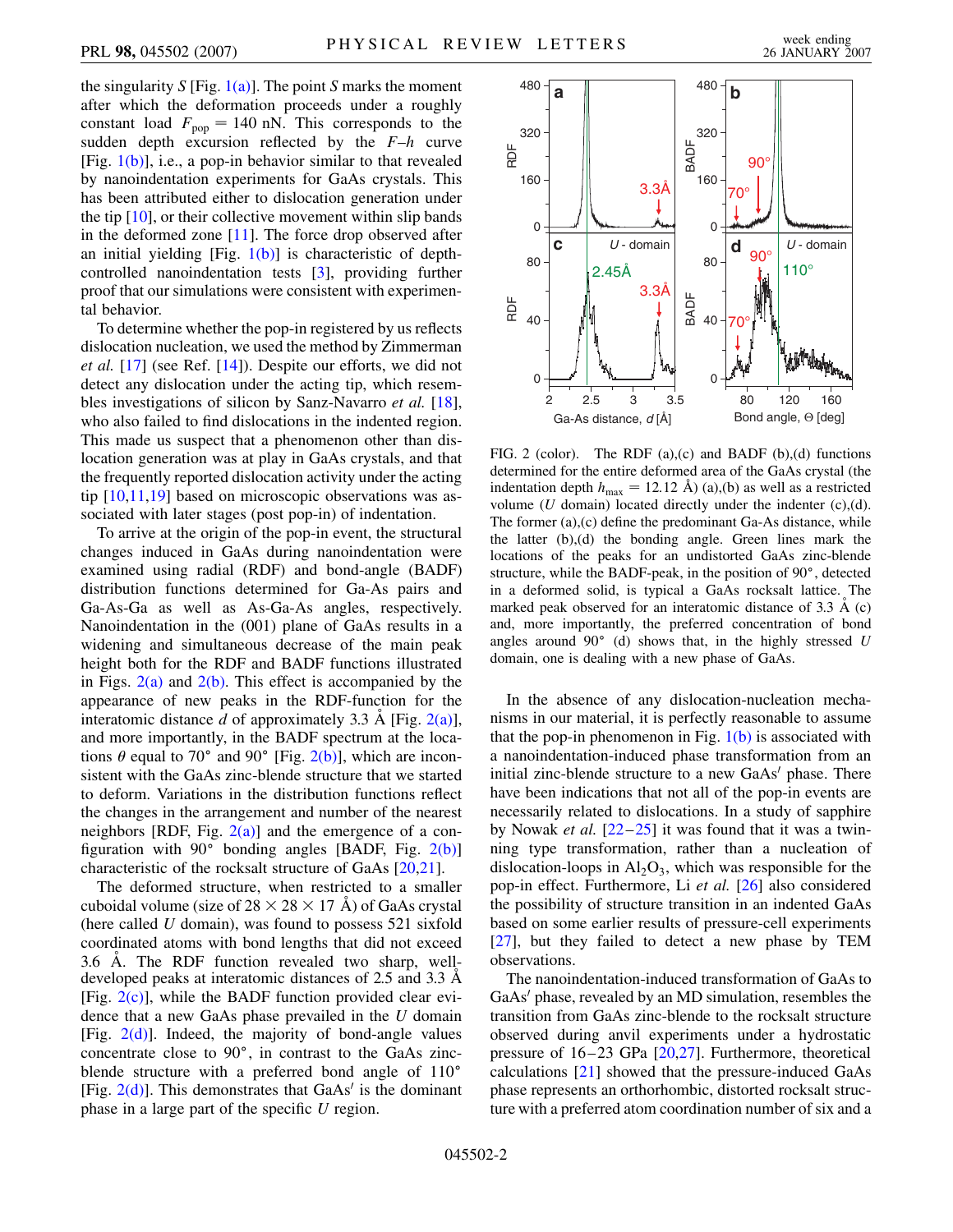characteristic bond angle equal to  $90^\circ$ , precisely the figures that we obtained in our simulations (see Fig. [2](#page-1-1)).

Taken together, the consistent results of our analysis of the atomic distances and angular distribution functions, the lack of dislocations in the deformed volume, and finally, the level of pressure (18 GPa) generated under the acting indenter (details in Ref. [[14](#page-3-14)]), all lead to the conclusion that we are witnessing an unreported nanoindentationinduced phase transformation from a GaAs zinc-blende to a rocksalt structure. Indeed, it is this transformation, which itself turns out to be a hitherto unknown cause of the discussed pop-in event.

The final and decisive confirmation of the proposed state of affairs comes from direct visualization of the GaAs structure that undergoes deformation in a computersimulated nanoindentation experiment. The image of the atomistic structure of GaAs under the tip that penetrated to the depth  $h_{\text{max}} = 12.12 \text{ Å}$  into the (001) plane was obtained from MD simulations. Figure  $3(a)$  illustrates the atom arrangement in a nanoindented GaAs crystal viewed along the [111] direction, thus exposing the contrast between (i) the GaAs' structure of the highly stressed



<span id="page-2-0"></span>FIG. 3 (color). Direct visualization of: the atomic positions determined for a nanoindented  $(h_{\text{max}} = 12.12 \text{ Å})$  GaAs crystal viewed along the [111] direction (a), the orientation of the GaAs rocksalt unit cell with respect to the zinc-blende lattice (b), and the GaAs rocksaltlike structure generated under the acting indenter (c). The GaAs' ordering resembles that of a GaAs rocksalt structure (b). The  $\begin{bmatrix} \overline{1} & \overline{1} & \overline{1} \end{bmatrix}$ ,  $\begin{bmatrix} 1 & \overline{1} & 0 \end{bmatrix}$ , and  $\begin{bmatrix} \overline{1} & \overline{1} & 2 \end{bmatrix}$  directions of the zincblende configuration (b) define the principal vectors  $\vec{a}$ ,  $\vec{b}$ , and  $\vec{c}$ of a rocksalt unit cell, respectively. The  $\vec{c}$ <sup>'</sup> vector coincides with the  $\begin{bmatrix} 1 & 1 \\ 1 & 1 \end{bmatrix}$  direction for a rocksaltlike arrangement (c) and forms the angle of  $70.5^\circ$  with the direction, in accord with the BADF analysis [Figs.  $2(b)$  and  $2(d)$ ]. IM defines an intermediate region with a mixed arrangement of Ga (magenta) and As (yellow) atoms.

*U* domain, (ii) the atom architecture of the intermediate zone (IM), and (iii) the zinc-blende arrangement preserved in untransformed GaAs.

Clearly, the well-developed crystallographic planes of the new  $GaAs'$  phase must have been formed in a highly stressed region of the investigated crystal. The GaAs' phase is characterized by the arrangements of Ga and As atoms located at a distance of  $2.5 \text{ Å}$  from each other along the  $\left[1\overline{1}0\right]$  and  $\left[\overline{1}\overline{1}1\right]$  directions, while the interatomic spacing in the [111] direction equals alternatively 2.5 and 3.3  $\AA$ [Fig.  $3(c)$ ], as already detected by our RDF-analysis  $[Fig. 2(a)].$  $[Fig. 2(a)].$  $[Fig. 2(a)].$ 

All of the properties of the  $GaAs'$  phase described above are consistent with those of a distorted rocksalt one (henceforth called rocksaltlike structure) [[28](#page-3-26)]. Having established that a new crystalline phase actually does form, an explanation of the linearity of the total potential energy follows naturally [Fig.  $1(a)$ ]. It is the consequence of the energy consumption required for the transformation of a GaAs structure to a rocksaltlike one; once the critical pressure for the transition is reached and the initial nucleus of a new phase is formed, the total potential energy can rise with a linear increase. This is confirmed by the fact that the number of bond angles within the range of  $80^{\circ}$  to  $95^{\circ}$ (characteristic of a rocksaltlike structure) increases with penetration depth exactly in the same manner as does the potential energy [compare Figs.  $1(a)$  and [4\]](#page-2-1). The forcedrop and its successive rise within the pop-in [Fig.  $1(b)$ ] is due to a decrease of stress during phase transformation and the subsequent straining of the entire crystal, respectively.

The pop-in event has been observed in GaAs during nanoindentation experiments on many occasions [\[10](#page-3-10)[,11,](#page-3-11)[19](#page-3-19)]. The effect has been attributed either to dislocation rosettes  $[10,19]$  $[10,19]$  $[10,19]$  $[10,19]$  $[10,19]$  or slip band formations  $[11]$ , which contradicts the results of our research. Moreover, several

<span id="page-2-1"></span>

FIG. 4 (color). Depth dependence of a number of bond angles, between 80° and 95°, characteristic of a GaAs rocksalt structure. The obtained relationship reflects the depth-resolution of the total potential energy  $E(h)$  [Fig. [1\(a\)](#page-0-0)], supporting our concept of GaAs pop-in behavior as having its origin in phase transformation.